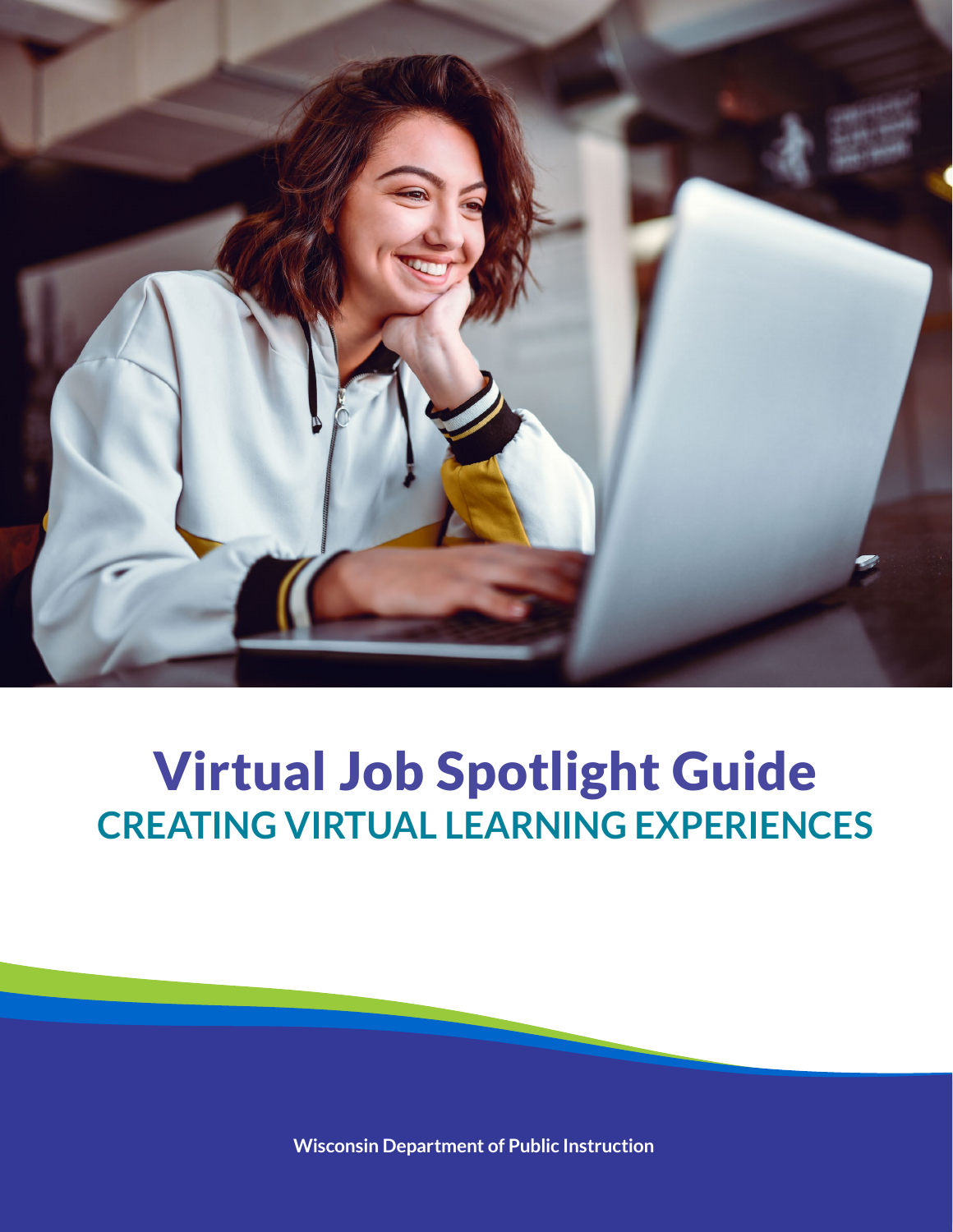# Virtual Job Spotlight Guide **CREATING VIRTUAL LEARNING EXPERIENCES**

This guide was developed in collaboration with CESA 4, Academic Career Planning Directors, Jessie Sloan and Amanda Langrehr with the strong support of the Arcadia School District and Academic Career Planning Coordinator, Jennifer Pinnow.

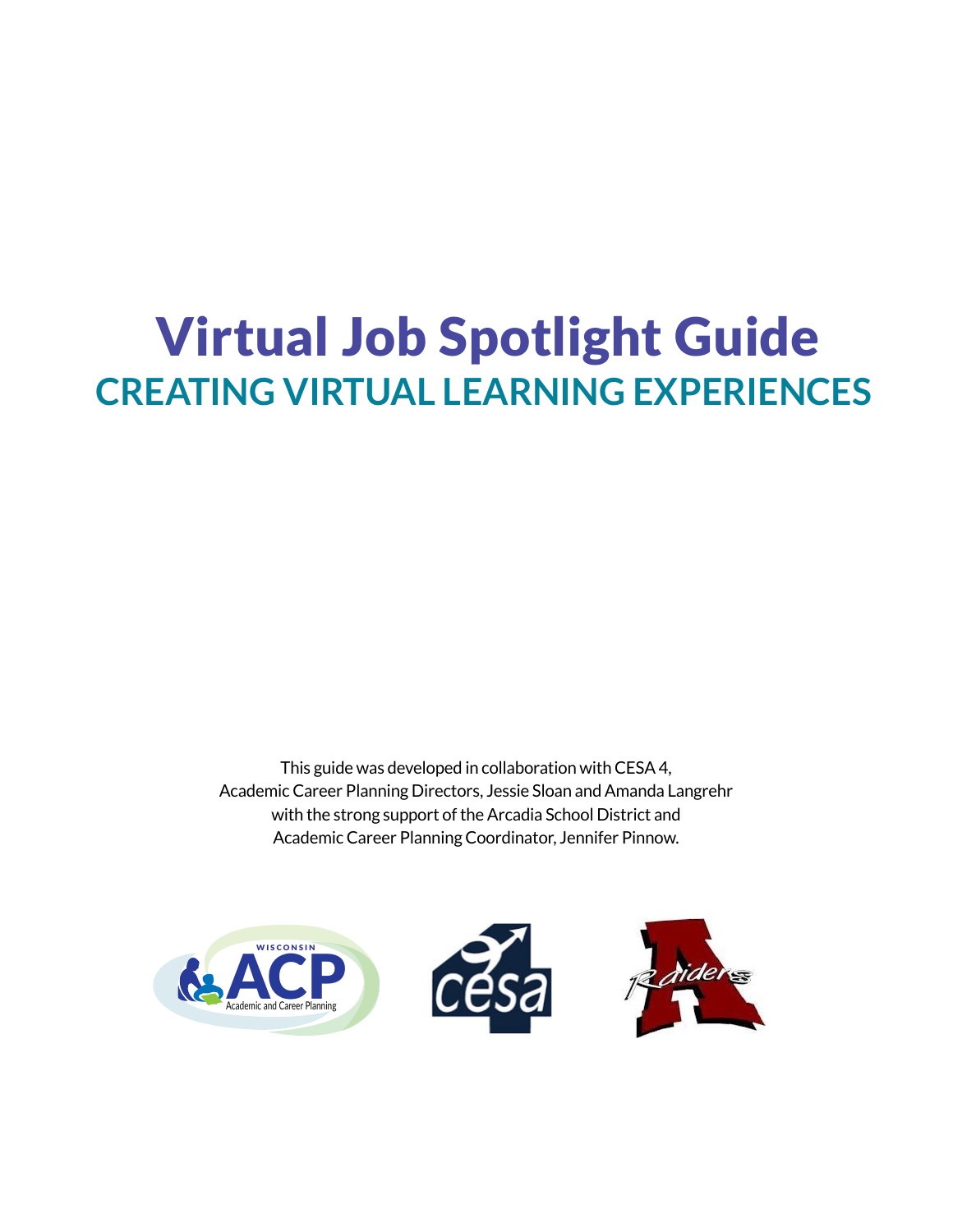# **TABLE OF CONTENTS**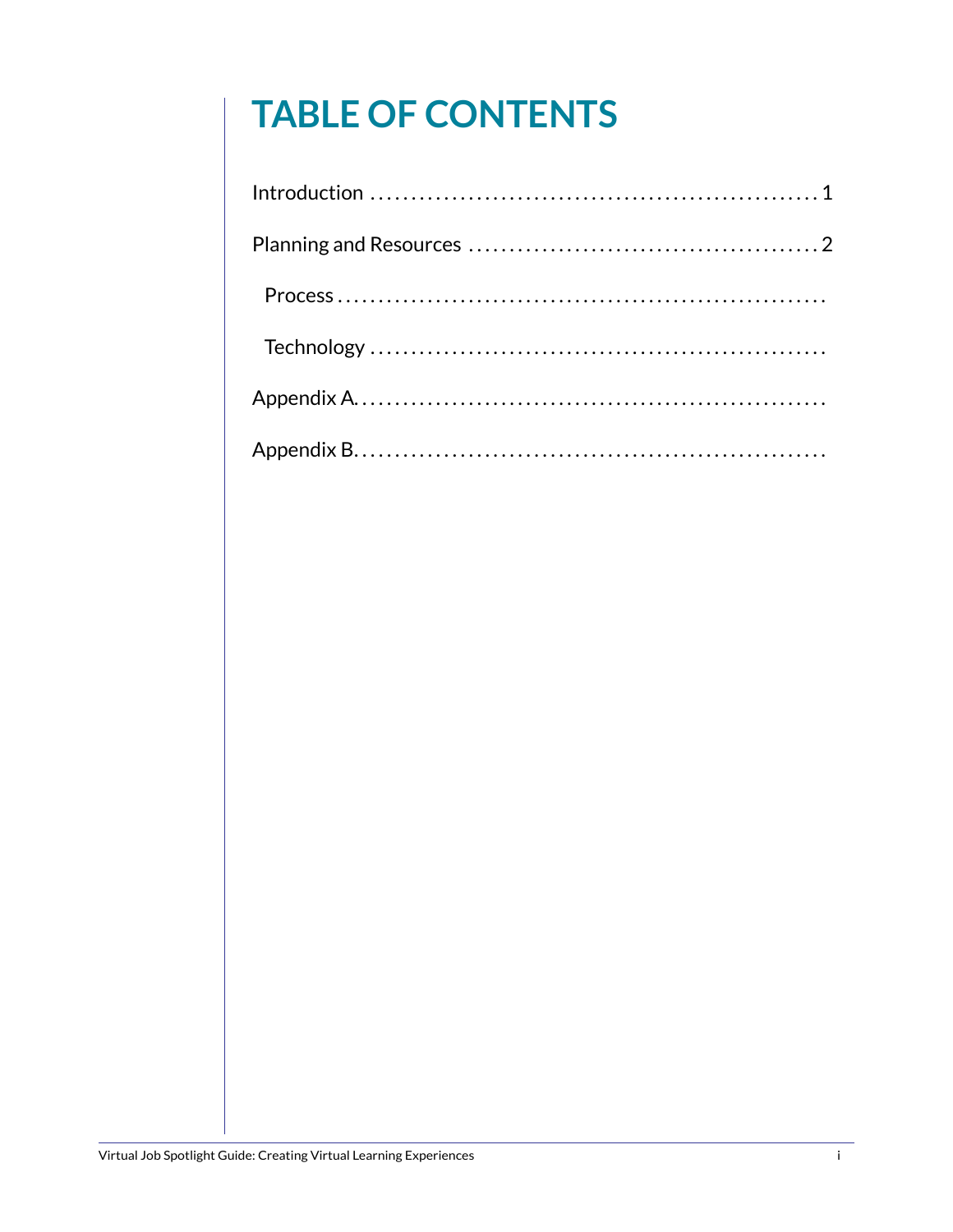# **INTRODUCTION**

COVID-19 restrictions have created a challenging environment for providing interactive Academic & Career Planning experiences. That said, districts have used creativity and technology to continue offering opportunities for students. This guide was developed based on an activity hosted by the Arcadia School District and CESA 4. The event provided a foundation for this guide and provides a ready made example for how virtual job spotlights can occur. While all Job Spotlights were hosted in a single day event, the materials provided in this guide allow for adaptation to individual needs.

## **THANK YOU**

Thank you to the Arcadia School District for collaborating with us on the development of this Guide based on the event hosted in October 2020. The Arcadia School District is dedicated to offering Academic and Career Planning experiences to all students in grades 6-12. In reaction to the COVID-19 limitations, a plan was devised to create Virtual Job Spotlights and have live, albeit virtual, interactions between students and local employers. For added value, these Virtual Job Spotlights were recorded for students and staff to access in the future. In total, in the single day event, 20 Virtual Job Spotlights were hosted and shared with students and staff. These presentations were also shared out with students at Whitehall, Galesville-Ettrick-Trempealeau, and Blair-Taylor Schools Districts.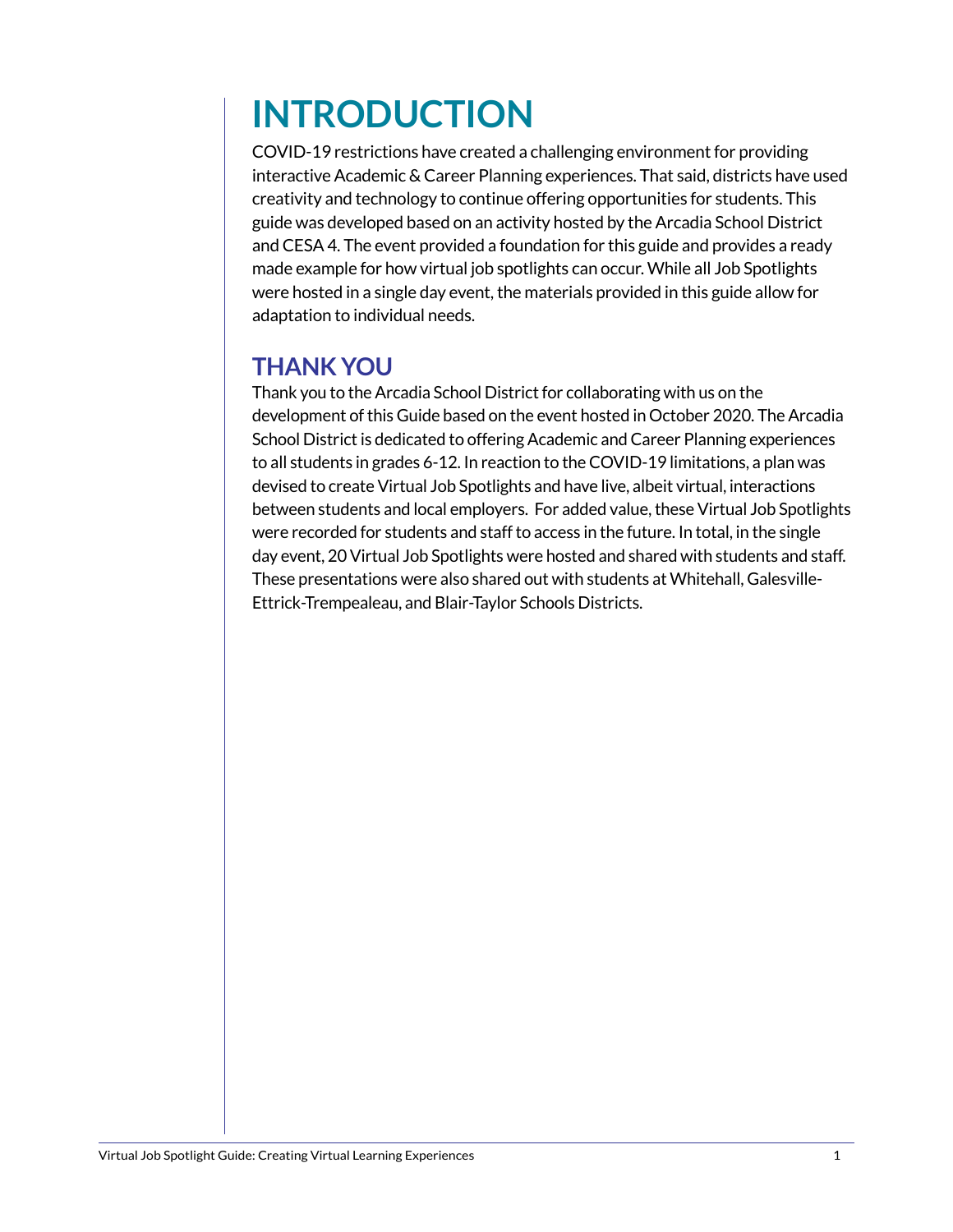# **PLANNING & RESOURCES**

CESA 4 in partnership with the Arcadia School District began brainstorming Virtual Job Spotlights in July 2020 to work through COVID-19 challenges. The result was a Virtual Job Spotlight that simultaneously hosted 20 different speakers. This collaborative event resulted in a cross industry representation of career opportunities throughout the region which were shared with students through virtual presentations. This guide provides a foundation for replicating Virtual Job Spotlight events. Please note that time spent will be based on the total number of job spotlights conducted.

In developing a Virtual Job Spotlight, here are some of the primary materials and process for a successful event:

#### **Materials**

- Employer invites
- Marketing posters
- Virtual Webinar Software (Zoom recommended)
- Cloud Storage Space, if recording
- Event Schedule
- Calendar Invites via Google calendar
- Room PC's, laptop, camera (for presenter), speakers for staff and career presenter, projectors
- Google Email to Access Zoom
- Google Drive to Save/Access Individual Presentations
- You Tube for Open Access Storage of Recordings
- Thank You Cards

#### **Process**

- Initial Planning
- Staff Needs & Training
- Event Planning
- Employer Outreach

#### **Technology**

- Virtual Platform
- Recording Considerations
- Storage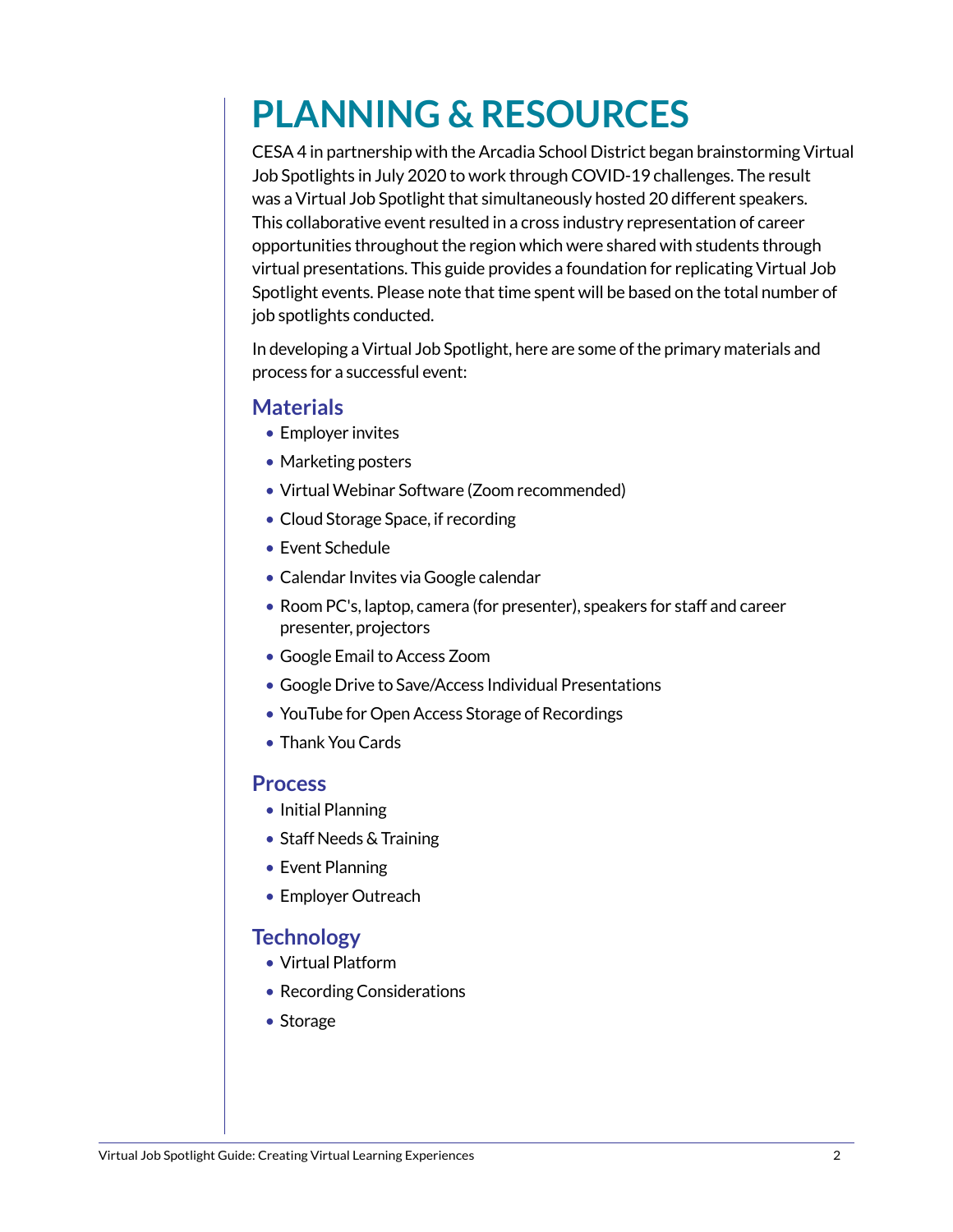## **PROCESS**

## **Initial Planning & Brainstorming (1-2 Days)**

It is important to first identify what your event will look like.

- What do students need to learn about?
- Who are potential local employers?
- What should the virtual presentation look like?
- What does the ideal event look like?
- How many presenters/spotlights do you want to host?
- Do you plan to host all at the same time, or spread out over weeks, months, etc…?
- Software Needs
	- Zoom vs. Google Meets (or others)
	- Specific Consideration Notes:
		- Zoom charges more for recording 20 live sessions; Google Meets Free
		- Zoom cloud storage, can buy 20 licenses to record and have 1 master scheduler
- Work Around: Do not do all spotlights at the same time to remain cost effective
- How will you decide what industry's/careers are represented?
	- LMI
	- Xello Data
	- Local Partnerships
	- Etc….

### **Staff Needs & Training (1-3 days)**

Once you determine how you want to host a spotlight you can identify your staffing needs.

#### PLANNING TEAM

- Two lead planners and additional assistant planners recommended (final number depends on the number of events run simultaneously)
- Identify Roles/Responsibilities for each stage
	- Planning, contacts, event, follow up
- Sample numbers for 20 rooms/presenters simultaneously:
	- Two lead planners and five assistant planners
	- Two staff per presentation
		- One to run the virtual session/moderator. Recommend the moderator is in a different room
		- One to monitor the room. Recommend the monitor uses the chat function for student questions, due to classroom feedback noise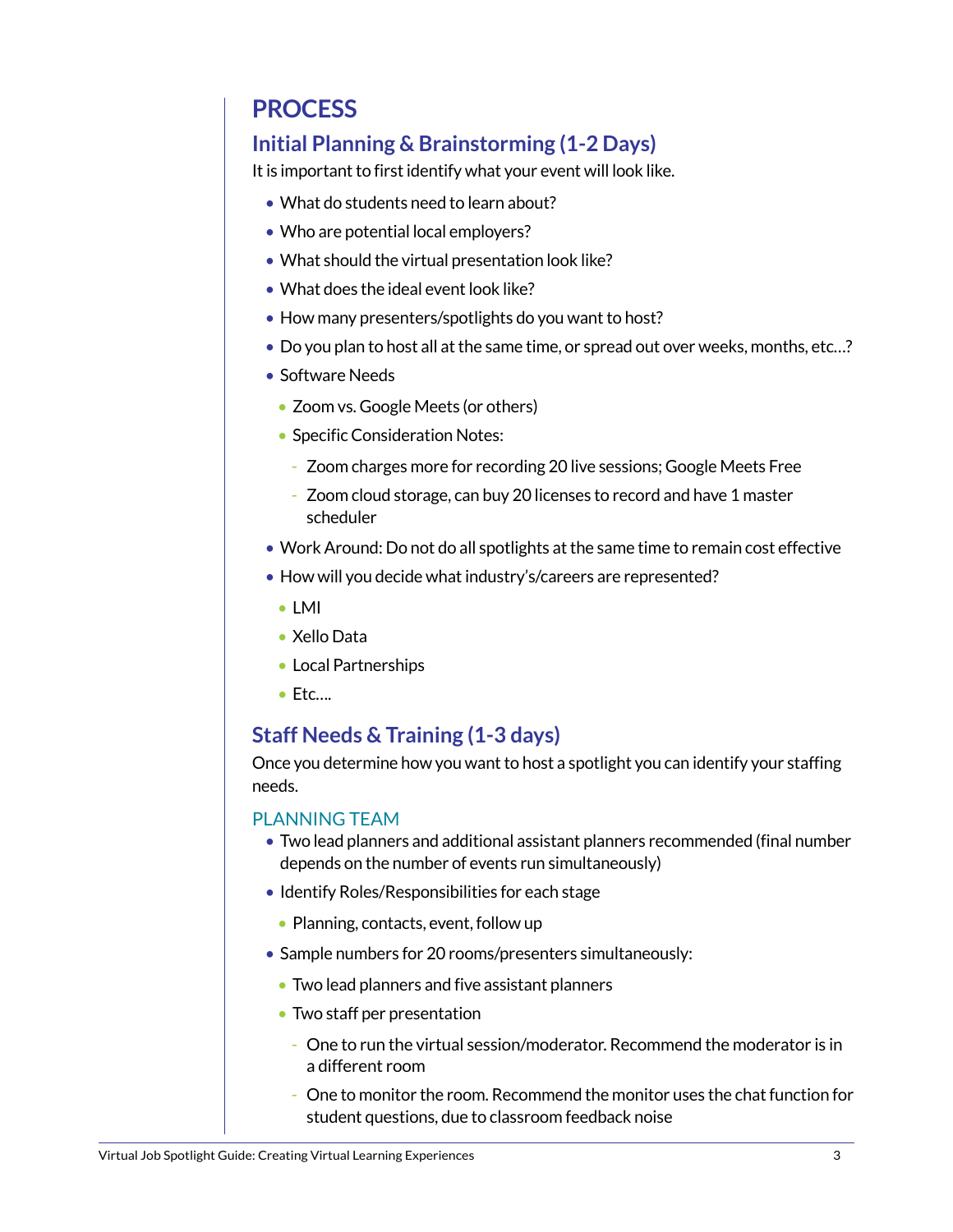• Plan ahead for absences, the need to go virtual, etc.

#### DISTRICT TECHNOLOGY ASSISTANCE/STAFFING

• Identify someone able to assist with staff logins, broken computers, speakers, projectors, etc.

#### STAFF TRAINING

- Inform school staff of the Virtual Job Spotlight (email, meetings as needed)
- Share documentation on how to access Zoom, career presentations and how to set up classroom PC (as needed)
- [Day of event directions](https://docs.google.com/document/d/108FfwN1IF9PJSKILBw21z3yXLBBp_VjFqZj_ZeAmZpo/edit?usp=sharing)
- Share step by step directions with all adults moderating or supervising
- [Moderator/additional adult training for career presenter event](https://docs.google.com/document/d/1HSEjThqzj-MJwtA5zzIJefbmPVZsSDDT8thrW1y3U8s/edit)
- Additional staff training may be needed if hosting a fully virtual event
	- A practice run may be needed to understand technology needs

## **Event Planning (2 Days)** JOB SPOTLIGHT PRESENTERS

- Identify potential presenters and make initial contact
- Assign a staff member(s) responsible for communicating with the presenters
	- Initial contact, confirmation, follow up

#### STUDENT ENGAGEMENT

- Design student registration form via Google Form and send to students to identify who is attending each session
	- If you offer multiple sessions at the same time, how will students select?
	- Send Google form to students to select desired employer presentation
	- Plan time to follow-up with students that do not respond
	- Arcadia School District incorporated this into their ACP Google Classroom
- Create ACP follow up: Develop a student post presentation survey to complete reflecting on the day's activity
- Assign a staff member(s) responsible for follow ups

#### **Marketing Work (1-2 Days)**

- Create poster to include a full listing of presenters [Job Spotlight Poster](https://drive.google.com/file/d/1L8KbzHHXu-xshxx5RGUfymJq1OSFKSm3/view)
- Identify presenter rooms (and virtual links) and hang posters
- Share out the contact/login information

### **Coaching Sessions (up to 5 Days)**

- Confirm all career presenters and provide coaching sessions to presenters to help prepare
- Plan for cancellations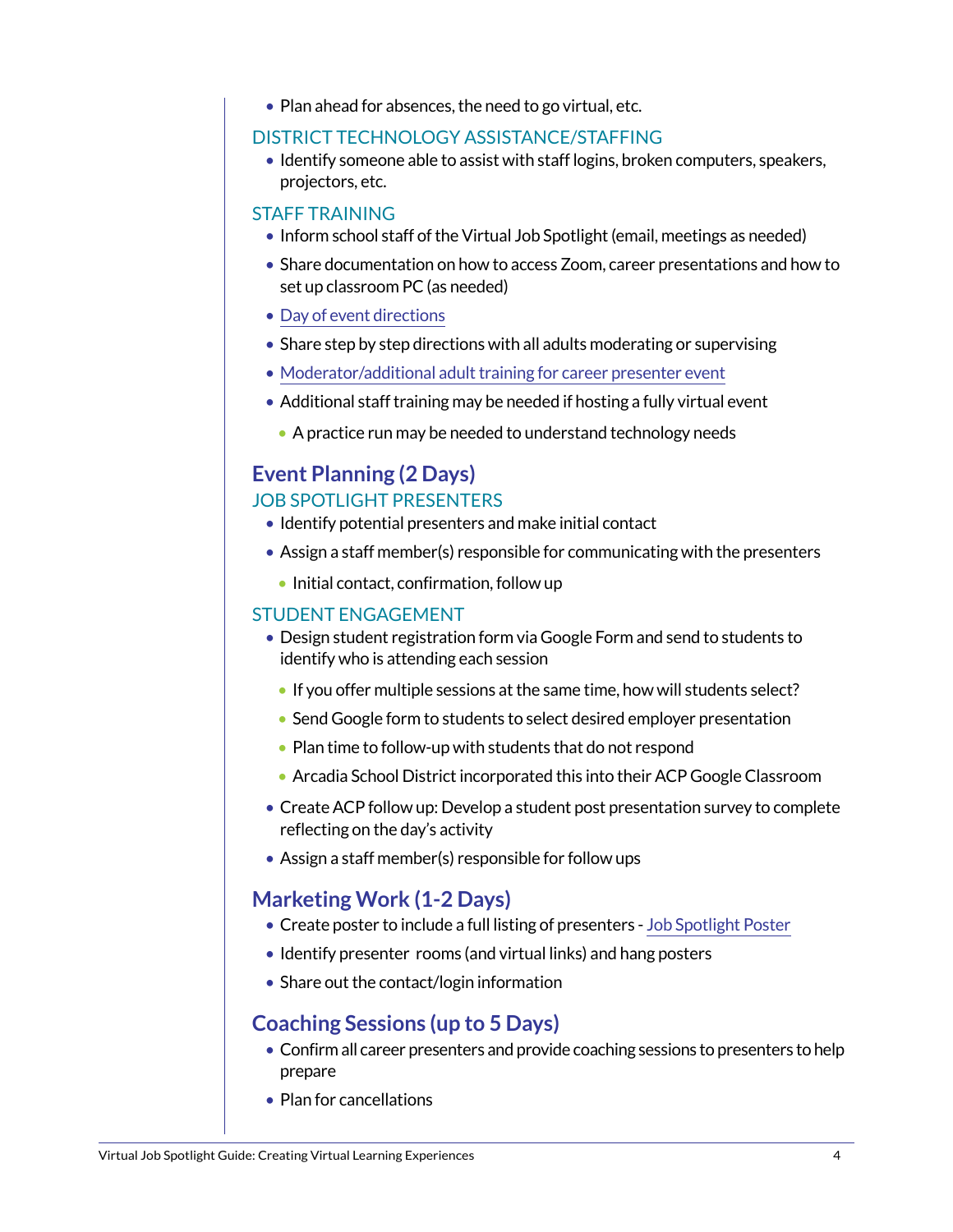### **Day of Event (1 Day)**

- Schedule of events
- Ensure everything runs on schedule
- [Sample event schedule](https://docs.google.com/document/d/1T3A7jJ3sE7_MSM0pJKSSzPUwIf-NwFcfTbEquqzdoUQ/edit)

### **Employer Contact (3-5 Days)** EMPLOYER CONTACTS

- Review employer information in Inspire, review Xello/ACP data about student interests, review local economic data for future jobs
- Create a list of possible employer contacts to invite. Plan for extra presenters in case employers cancel
- Offer coaching sessions to each employer/presenter to help them feel comfortable presenting virtually
	- Software how to
	- [Presentation slide template](https://docs.google.com/presentation/d/1VUlY6pCmExncGph6GOaGPmQfdJJAyPeZo8xDq-OnGwE/edit#slide=id.g9e5228b349_0_226)
	- Provide a structure of the presentation for consistency
	- Provide a sample list of questions
	- Allow for at least 20 minutes per presenter
	- Consider bilingual needs for presenters and students

#### EMPLOYER RESOURCES

- [Career presenter invite](https://docs.google.com/document/d/1NgOV_bWYPawtyfNPkuZinlm0h9U8oc6pBJTF0eO-W0s/edit)
- [Job Spotlight presenter training](https://docs.google.com/document/d/1gK2OPGFnVvn8e2gDaoWMl6H3PHCjtLt5pqDD3iYeqrU/edit)
- [Presentation slide template](https://docs.google.com/presentation/d/1VUlY6pCmExncGph6GOaGPmQfdJJAyPeZo8xDq-OnGwE/edit#slide=id.g9e5228b349_0_226)
- [Interview structure/preparation questions](https://docs.google.com/presentation/d/1tG0bS-lL0MJgXx9Uzh36sucgateX_hDo0VaOPIEDKuM/edit#slide=id.ga26b17183a_0_0)

#### REMEMBER TO SEND THANK YOUS

• Tip - have students create and send these!

#### **Follow Up Event (1 Day)**

- Student follow up Complete Google form with reactions
- ACP follow up activity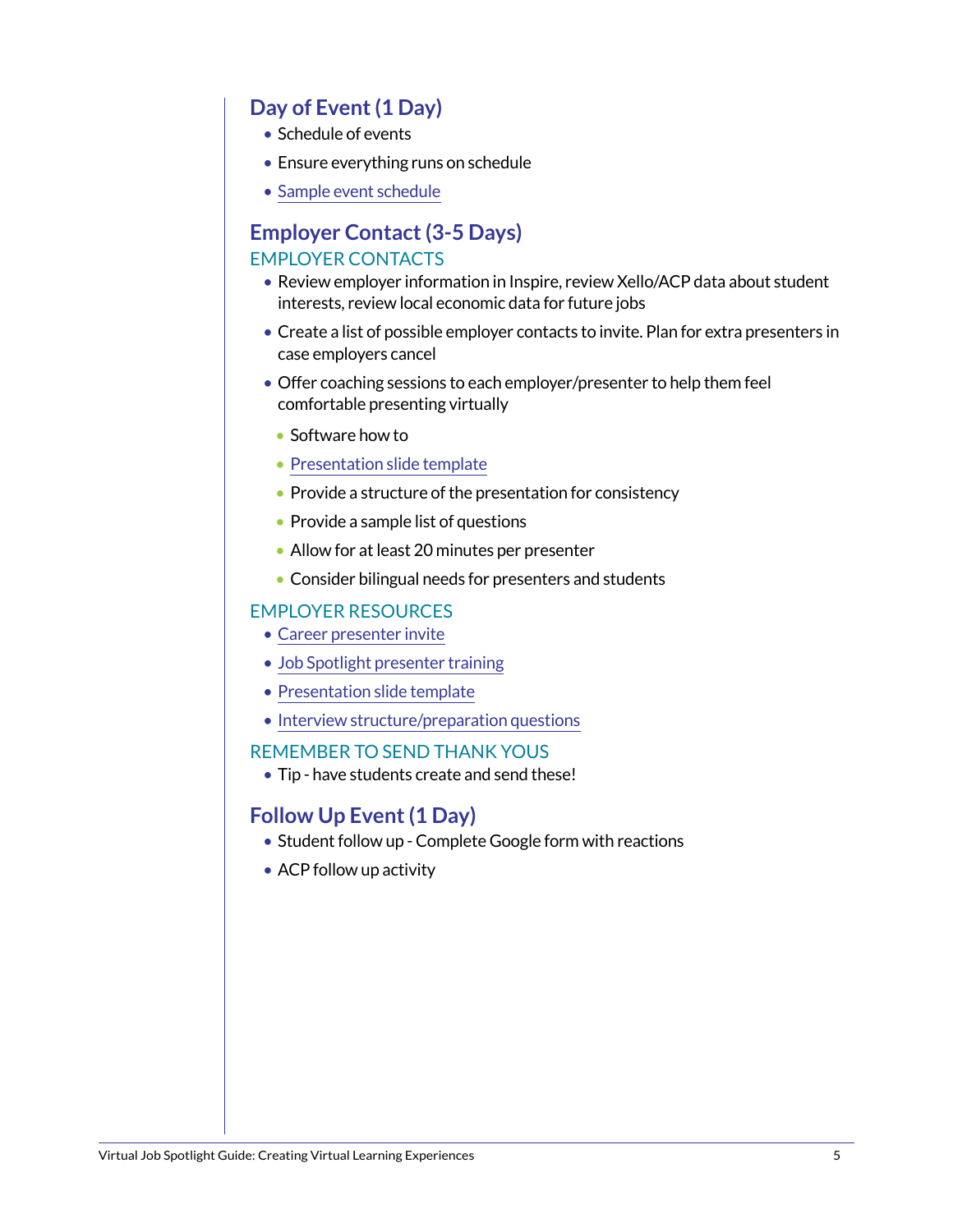## **TECHNOLOGY**

## **Virtual Platform Considerations: Zoom vs. Google Meets**

Most schools are Google based. Google Meets is generally free to these schools.

• Record a video meeting following [these directions](https://support.google.com/a/users/answer/9846751?hl=en)

Zoom is a paid for subscription

- 20 licenses where purchased (correlated to specific email addresses separate gmail accounts were created for each license and were used to house individual presentations)
- Extra cloud storage was purchased to handle 20, one hour records at the same time
- Lead planner can schedule all 20 licenses and send the links to all employers and teachers to join the meeting
- Lead planner has a list of all scheduled meetings with links and can send links to virtual students
- Lead planner can set up the virtual room to auto record to the cloud and retrieve later

### **Cloud Space**

- Check with district technology department about how much cloud space is available to record 30-60 minutes of Zoom or Google Meets
- Check how much bandwidth is available to record multiple meetings at one time
- Where will the recording be stored at the end of the session (i.e. staff computer, Google Drive, cloud, Zoom account)
- How will you access the recordings?
- See Appendix B: Links to YouTube Video Presentations from Arcadia Event

### **Videoing Process/Considerations**

- Will students be video recorded?
- Will staff and employer be video recorded?
- Is there a district policy on recording and distributing video?
- Closed captioning can be utilized in Google Slides

#### **Permission to Record**

- Check with your school district policy and presenters to confirm permission
- The Arcadia event did not record students but did record career speakers
	- Some career presenters did not provide a copy of their presentation ahead of the recording for distribution but all presenters agreed with recording and sharing post event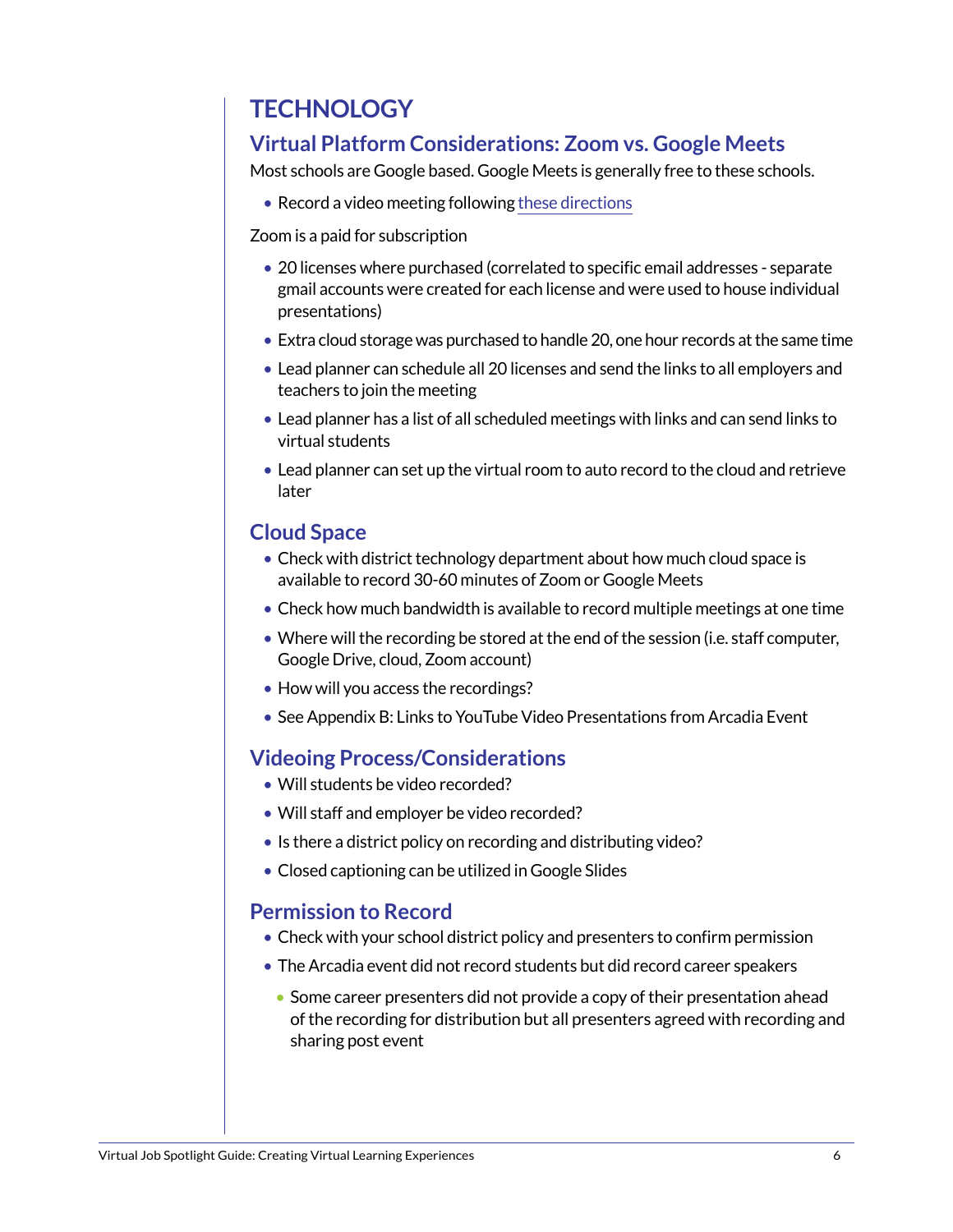### **Recording Formats**

- Check with the virtual webinar software to understand the format of the records and how universally compatible they are to share
- Will you plan to share these out with students and staff at a later date?
- This event utilized Zoom, purchased additional cloud storage for one month, saved all recording within the Zoom cloud, downloaded each recording to a Google Drive
- Google Drive allowed us to provide hyperlink access to recordings
	- Google Drive allowed us to provide hyperlink access to recordings
	- Recordings where also stored on a YouTube channel to share outside of the organization
	- If saving to a Google Drive, what is the process to transfer ownership, if a staff member leaves the district?
		- YouTube is an option

#### **How to Share on YouTube**

- Create a YouTube channel to archive recorded videos in a format that is accessible to all devices
- Cut and edit recorded videos to remove 20 minutes of pre-recording and after presentation shutdown

#### **Directions to edit**

- Download from Zoom
	- Select "Recording Management" to see videos
- Review videos and trim
	- Watch the video first and write the times down that you want to start/end the viewing
	- Watch for any part of the video that would be inappropriate for students, families, and community members
- Open the video and click "Open with Photos".
	- Option is to right click on the screen and select "Photos"
	- Some PC default to Media Player this does not trim the video
	- Click on Edit & Create>Trim>Screen will open to the video and have a white pacer bar at the bottom
	- Move the "white circle" to the minute that you want to start and end
	- Click "Save As"
	- Save to a designated file location
	- One video at a time, saving can take 20-30 minutes
- Load to YouTube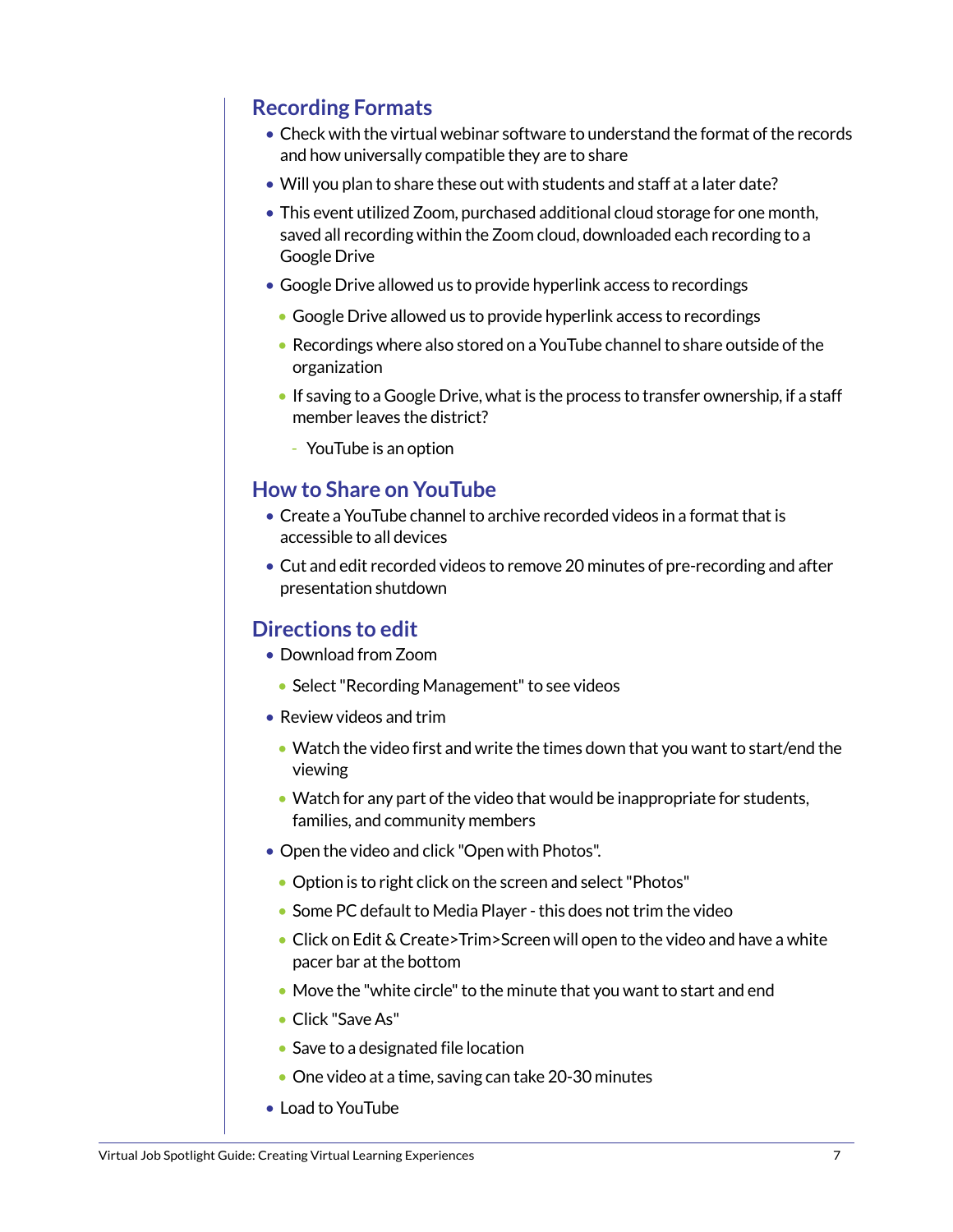## **APPENDIX A SUPPORTING MATERIALS/LINKS**

[Day of event directions](https://docs.google.com/document/d/108FfwN1IF9PJSKILBw21z3yXLBBp_VjFqZj_ZeAmZpo/edit?usp=sharing)  [Moderator/additional adult training](https://docs.google.com/document/d/1HSEjThqzj-MJwtA5zzIJefbmPVZsSDDT8thrW1y3U8s/edit?usp=sharing)  [Job Spotlight poster](https://drive.google.com/file/d/1L8KbzHHXu-xshxx5RGUfymJq1OSFKSm3/view?usp=sharing) [Sample event schedule](https://docs.google.com/document/d/1T3A7jJ3sE7_MSM0pJKSSzPUwIf-NwFcfTbEquqzdoUQ/edit?usp=sharing) [Presentation slide template](https://docs.google.com/presentation/d/1VUlY6pCmExncGph6GOaGPmQfdJJAyPeZo8xDq-OnGwE/edit?usp=sharing) [Career presenter invite and outline](https://docs.google.com/document/d/1NgOV_bWYPawtyfNPkuZinlm0h9U8oc6pBJTF0eO-W0s/edit?usp=sharing) [Job Spotlight presenter Ttaining](https://docs.google.com/document/d/1gK2OPGFnVvn8e2gDaoWMl6H3PHCjtLt5pqDD3iYeqrU/edit?usp=sharing) [Interview structure/preparation questions](https://docs.google.com/presentation/d/1tG0bS-lL0MJgXx9Uzh36sucgateX_hDo0VaOPIEDKuM/edit?usp=sharing) [Record a video meeting](https://support.google.com/a/users/answer/9846751?hl=en) [Google Form - ACP follow up](https://docs.google.com/forms/d/1BSisxAmEU3k4aCxVmMKDUcUbF65OcJ9eJQkG7GiEkt4/copy)

# **APPENDIX B**

## **LINKS TO YOUTUBE VIDEO PRESENTATIONS**

Claire Ferry, Marketing: [https://youtu.be/4fFp4\\_O3QAg]( https://youtu.be/4fFp4_O3QAg) Mitzi Rubio, Paraprofessional:<https://youtu.be/yFGY4WXg0lo> Michelle Pinzl, Interpreter:<https://youtu.be/se9uUYcPMpo> Kalli Boland, School Psychologist: [https://youtu.be/RHZDaKU\\_wDA](https://youtu.be/RHZDaKU_wDA) Mike Marcks, Special Agent:<https://youtu.be/uqabGm4zu3Y> Miguel Flores, Army Officer:<https://youtu.be/c7nB5uI2XHA> Matt Tranberg, Mechanical Engineer: <https://youtu.be/4iukPQO1FQM> Ruth Dupey, Medical Lab Scientist:<https://youtu.be/ldqp-lsfYqA> Noah Olson, Truck Driver:<https://youtu.be/sJNqLulH8qE> Andrea Rippley, 4H Program Educator:<https://youtu.be/3Xh-bGTeRQo> Hippie, Electrician: [https://youtu.be/dg\\_1HNNfHJY](https://youtu.be/dg_1HNNfHJY) Brianna Heffner, Restaurant Manager: [https://youtu.be/y\\_DdSFP3woY](https://youtu.be/y_DdSFP3woY) Matilde Garcia, Stylist: <https://youtu.be/z9X5QMa-HQ8> Peter Herman, Coordinator of Basketball Operations: <https://youtu.be/FNtVvRghyuw> Holly Engel, Travel Nurse:<https://youtu.be/Ialpybw3rI4> Amanda Schock, IT: <https://youtu.be/6yW0kanA1YA> Jackson Boehm, Flight Instructor: [https://youtu.be/1Lfatxu\\_L8E](https://youtu.be/1Lfatxu_L8E) Nick Severson, Lawyer:<https://youtu.be/x2WL-67yZmA> Daniel Perez, Water Operator: [https://youtu.be/E\\_7OmDfE2GI](https://youtu.be/E_7OmDfE2GI) Stephanie Schindler, Supply Chain: <https://youtu.be/fMaWTz5qKjY>